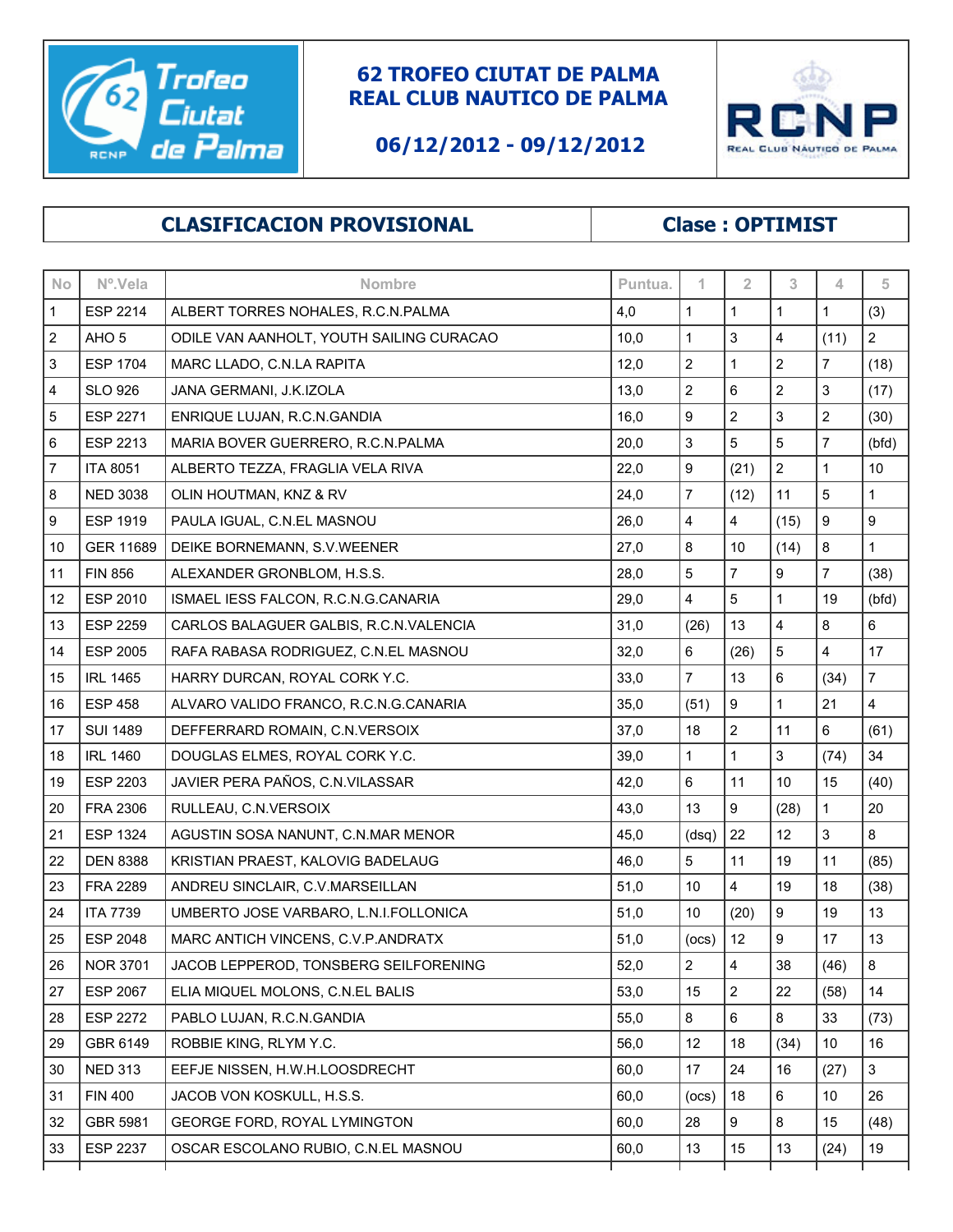| 34      | CRO 1050         | MARKO GACIC, J.K.OPATIJA                           | 61,0  | (38)           | 27                      | 27             | $\mathbf{3}$            | $\overline{\mathbf{4}}$ |
|---------|------------------|----------------------------------------------------|-------|----------------|-------------------------|----------------|-------------------------|-------------------------|
| 35      | <b>ITA 7900</b>  | ANDREA SPAGNOLLI, FRAGLIA VELA RIVA                | 61,0  | 4              | 8                       | 45             | (74)                    | 4                       |
| 36      | <b>ESP 111</b>   | PATRICIA REINO CACHO, R.C.N.G.CANARIA              | 61,0  | 13             | 35                      | 8              | (56)                    | 5                       |
| 37      | <b>ESP 272</b>   | FRANCISCO NAVARRO, R.C.N.TORREVIEJA                | 64,0  | (55)           | 14                      | 30             | 9                       | 11                      |
| 38      | <b>ESP 2258</b>  | NACHO BALAGUER GALBIS, R.C.N.VALENCIA              | 65,0  | 37             | 8                       | 15             | (38)                    | 5                       |
| 39      | ESP 2192         | ALFONSO FERNANDEZ, R.C.N.TENERIFE                  | 68,0  | 16             | 31                      | 17             | $\overline{\mathbf{4}}$ | (bfd)                   |
| 40      | ESP 2273         | NICOLAS MERIT, R.C.N.GANDIA                        | 68,0  | 18             | 33                      | (35)           | 11                      | 6                       |
| 41      | <b>ESP 1883</b>  | BERNAT TORANDELL, C.N.ARENAL                       | 68,0  | 11             | 17                      | 27             | 13                      | (41)                    |
| 42      | ESP 2091         | JORDI JULIA, C.N.LA RAPITA                         | 69,0  | (42)           | 15                      | 29             | 18                      | $\overline{7}$          |
| 43      | <b>ESP 1461</b>  | AINA COLOM, C.N.ARENAL                             | 70,0  | 28             | (32)                    | $\overline{7}$ | 32                      | 3                       |
| 44      | GER 13129        | KONSTANTIN STEIDLE, BODENSEE YACHT CLUB UEBERLINGE | 70,0  | (24)           | $\overline{\mathbf{7}}$ | 16             | 23                      | 24                      |
| 45      | GBR 6145         | MILO GILL-TAYLOR, SPINNAKER S.C.                   | 72,0  | 17             | 5                       | $\overline{7}$ | 43                      | (bfd)                   |
| 46      | <b>SUI 1584</b>  | FAHRNI FLORIAN, S.C.M.                             | 73,0  | (31)           | 15                      | 24             | 24                      | 10                      |
| 47      | GER 13211        | R.O.K.MOHR, P.W.V.                                 | 74,0  | 16             | 26                      | 10             | (50)                    | 22                      |
| 48      | <b>ESP 974</b>   | EDUARD FERRER CARVAJAL, C.M.ALTAFULLA              | 74,0  | (31)           | 20                      | 21             | 22                      | 11                      |
| 49      | <b>ESP 786</b>   | JORGE CANTERO IZQUIERDO, R.C.N.G.CANARIA           | 75,0  | 11             | 25                      | 23             | (35)                    | 16                      |
| 50      | ESP 1161         | FLAVIA ROBLES, C.N.EL BALIS                        | 76,0  | 19             | 3                       | (29)           | 27                      | 27                      |
| 51      | <b>CRO 1004</b>  | PAVLE ZIVANOVIC, J.K.OPATIJA                       | 76,0  | 20             | (43)                    | 32             | 6                       | 18                      |
| 52      | ESP 2076         | JAIME ALVAREZ HEVIA, R.C.A.R.                      | 76,0  | (34)           | 13                      | 34             | 8                       | 21                      |
| 53      | <b>FIN 951</b>   | ALEXANDRA DAHLBERG, N.J.K.                         | 79,0  | 21             | 22                      | 6              | 30                      | (31)                    |
| 54      | <b>IRL 1411</b>  | RONAN COURNANE, KYC / RCYC                         | 80,0  | 24             | 20                      | 35             | (59)                    | $\mathbf{1}$            |
| 55      | <b>ESP 1180</b>  | LUIS MAS DEPARES, C.N.VILASSAR                     | 81,0  | 11             | 26                      | 18             | (49)                    | 26                      |
| 56      | <b>ESP 2208</b>  | TONI SBERT, C.M.MOLINAR                            | 81,0  | 19             | 17                      | (25)           | 22                      | 23                      |
| 57      | GER 13204        | LUCAS SCHLUTER, POTSDAMER Y.C.                     | 82,0  | 22             | 16                      | 17             | 27                      | (bfd)                   |
| 58      | <b>ESP 1999</b>  | PERE PONSETI MESQUIDA, C.N.CIUTADELLA              | 83,0  | (69)           | 30                      | 21             | 17                      | 15                      |
| 59      | <b>NED 3108</b>  | ESMEE VAN DRIELEN, DUTCH NATIONAL TEAM             | 84,0  | 14             | 16                      | 49             | 5                       | (59)                    |
| 60      | GER 13203        | PAUL FELDHUSEN, V.S.S.W.                           | 85,0  | 24             | (40)                    | 36             | 23                      | $\sqrt{2}$              |
| 61      | <b>ESP 1811</b>  | ALEX BRU VERT, C.N.EL BALIS                        | 91,0  | 35             | 21                      | 10             | (52)                    | 25                      |
| 62      | <b>ESP 2257</b>  | CARLOS LOPEZ LOPEZ, R.C.R.ALICANTE                 | 91,0  | 14             | 12                      | 17             | 48                      | (52)                    |
| 63      | POR 2599         | RODOLFO PIRES, C.V.LAGOS                           | 92,0  | $\overline{7}$ | 8                       | $\overline{7}$ | (71)                    | 70                      |
| 64      | <b>FIN 943</b>   | MARTIN MIKKOLA, E.P.S.                             | 94,0  | 6              | 30                      | (bfd)          | 5                       | 53                      |
| 65      | <b>IRL 1447</b>  | COLIN O'SULLIVAN, M.Y.C.                           | 95,0  | 5              | 47                      | 16             | (81)                    | 27                      |
| 66      | <b>ITA 8121</b>  | TOMMASO SALVETTA, FRAGLIA VELA RIVA                | 96,0  | 45             | (61)                    | 39             | $\overline{2}$          | 10                      |
| 67      | <b>NED 3101</b>  | SCIPIO HOUTMAN, KNZ & RV                           | 96,0  | (ocs)          | $\mathbf 3$             | 4              | 6                       | 83                      |
| 68      | <b>SUI 1621</b>  | GALLAND BASTIEN, C.N.PULLY                         | 97,0  | 61             | $\overline{7}$          | 15             | 14                      | (94)                    |
| 69      | <b>GER 12974</b> | OLE BLUMENTHAL, ROSTOCKER Y.C.                     | 97,0  | 34             | (35)                    | 29             | 25                      | 9                       |
| 70      | <b>ESP 2007</b>  | ARTURO BELTRA SOLER, R.C.R.ALICANTE                | 99,0  | (51)           | 19                      | 48             | 20                      | 12                      |
| 71      | ESP 1383         | SARA FRANCESCHI, C.N.VILLACARLOS                   | 99,0  | 26             | 17                      | 23             | 33                      | (82)                    |
| 72      | <b>ESP 1851</b>  | JAN URQUIZU, C.M.ALTAFULLA                         | 100,0 | 21             | (53)                    | 14             | 28                      | 37                      |
| 73      | ESP 2212         | ALBERT GELPI, C.N.EL BALIS                         | 101,0 | 15             | 32                      | (52)           | 39                      | 15                      |
| 74      | GBR 6192         | MARSTALLER BENNO, RESTRONGUET S.C.                 | 103,0 | 12             | 29                      | 44             | 18                      | (64)                    |
| 75      | <b>GER 12954</b> | SOPHIE V.WALDOW, POTSDAMER Y.C.                    | 103,0 | 27             | 14                      | 20             | 42                      | (58)                    |
| 76      | <b>ESP 2078</b>  | ANTONIO MASSANET, R.C.N.PALMA                      | 103,0 | 22             | 19                      | 25             | (91)                    | 37                      |
| $77 \,$ | <b>IRL 1369</b>  | ADAM D'ARCY, ROYAL CORK Y.C.                       | 104,0 | 28             | 16                      | 28             | 32                      | (63)                    |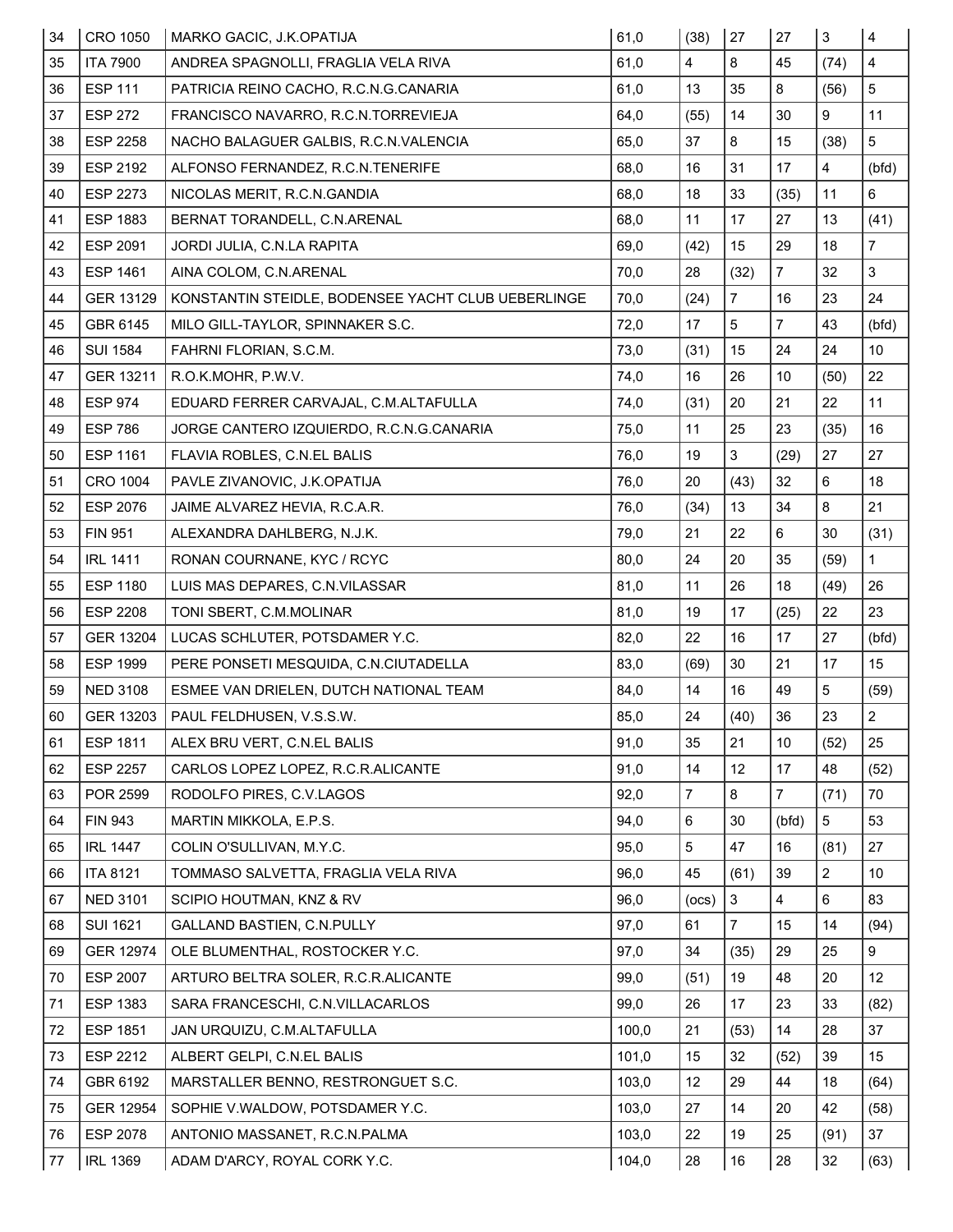| <b>SUI 1567</b> |                                               |       |       |       |      |       |                |
|-----------------|-----------------------------------------------|-------|-------|-------|------|-------|----------------|
|                 | <b>FABIEN RUF</b>                             | 105,0 | 22    | 37    | 20   | 26    | (dns)          |
| <b>IRL 1463</b> | JAMES McCANN, ROYAL CORK Y.C.                 | 107,0 | 9     | 38    | 39   | 21    | (bfd)          |
| <b>ESP 1940</b> | PEP COSTA ESPUIS, C.N.GARRAF                  | 108,0 | 21    | 24    | 3    | 60    | (67)           |
| GER 12196       | NICO JANSEN, CHIEMSEE Y.C.                    | 108,0 | 42    | 23    | 32   | (57)  | 11             |
| <b>IRL 1470</b> | RICHARD HOGAN, HOWTH Y.C.                     | 108,0 | 20    | 29    | 37   | (60)  | 22             |
| GER 12666       | MORITZ PASCHEN, POTSDAMER Y.C.                | 110,0 | 16    | 28    | 26   | (70)  | 40             |
| <b>IRL 1449</b> | LOGHLEN RICKARD, N.Y.C. / C.R.Y.C.            | 113,0 | 18    | 18    | 30   | 47    | (68)           |
| <b>SLO 63</b>   | LIN PLETIKOS, J.K.BURJA                       | 118,0 | 12    | (bfd) | 24   | 59    | 23             |
| <b>FIN 668</b>  | SIRRE KRONLOF, H.S.S.                         | 118,0 | 29    | 22    | 31   | (54)  | 36             |
| <b>ESP 1872</b> | JOAN COSTA ESTIARTE, C.V. PALAMOS             | 119,0 | 56    | 37    | (69) | 13    | 13             |
| <b>IRL 1466</b> | JOHNNY DURCAN, ROYAL CORK Y.C.                | 120,0 | 3     | (bfd) | 12   | 16    | 89             |
| <b>ESP 1904</b> | EDUARDO ORTUÑO, R.C.N.TORREVIEJA              | 121,0 | (75)  | 25    | 28   | 20    | 48             |
| ESP 1660        | AINHOA ROIG COTO, C.N.ARENYS                  | 122,0 | 27    | (36)  | 36   | 23    | 36             |
| <b>ESP 1831</b> | LUIS BALAGUER GALBIS, R.C.N.VALENCIA          | 123,0 | 30    | 37    | (62) | 51    | 5              |
| ESP 2152        | JOAQUIN GALVEZ, R.C.N.TORREVIEJA              | 124,0 | 30    | 19    | 41   | 34    | (60)           |
| GER 11193       | LINUS KLASEN, POTSDAMER Y.C.                  | 125,0 | (62)  | 59    | 33   | 24    | 9              |
| GER 12490       | FREDERIKE WESTPHALEN, W.S.A.W. / W.Y.C.A.     | 125,0 | 44    | 31    | 40   | 10    | (bfd)          |
| <b>ESP 31</b>   | CARMEN PIERAS, C.N.LA RAPITA                  | 125,0 | (63)  | 11    | 46   | 28    | 40             |
| ESP 2160        | LUCAS VETTER, C.N.STA.EULALIA                 | 127,0 | 49    | 46    | 26   | (dns) | $6\phantom{1}$ |
| <b>IRL 1347</b> | BEN WALSH, SKERRIES S.C.                      | 127,0 | 50    | 54    | 11   | 12    | (72)           |
| GER 12725       | JULIUS BRAUN DULLAEUS                         | 130,0 | 14    | (76)  | 22   | 73    | 21             |
| ESP 1543        | MARTA DAVILA MATEU, C.N.VILASSAR              | 130,0 | 29    | 24    | 38   | 39    | (74)           |
| <b>FIN 571</b>  | MAINIO ORMIO, H.S.S.                          | 132,0 | (69)  | 21    | 44   | 12    | 55             |
| GER 11909       | VEIT BRUNNHUBER, CHIEMSEE Y.C.                | 132,0 | 39    | 39    | 37   | 17    | (62)           |
| <b>DEN 8443</b> | SIGNE MATHILDE NORBORG, HELLERUP              | 134,0 | 43    | 41    | 13   | 37    | (bfd)          |
| ESP 2263        | MANUEL BELTRA SOLER, R.C.R.ALICANTE           | 134,0 | 43    | 27    | (69) | 36    | 28             |
| <b>CRO 988</b>  | MARKO VUKSANOVIC                              | 135,0 | 37    | 63    | (91) | 15    | 20             |
| <b>SUI 1657</b> | MORGAN LAUBER, S.N.R.                         | 135,0 | 44    | 32    | 43   | 16    | (55)           |
| <b>NED 3095</b> | PIET HEIN KRAAN, DUTCH NATIONAL TEAM          | 137,0 | 19    | 10    | 39   | 69    | (bfd)          |
| <b>ITA 7937</b> | BERTUZZI GIORGIA, FRAGLIA VELA MALCESINE      | 138,0 | 41    | 70    | (84) | 25    | $\overline{2}$ |
| POR 2533        | MAFALDA PIRES DE LIMA, C.V.ATLANTICO          | 138,0 | (ocs) | 6     | 25   | 37    | 70             |
| ESP 221         | PAU GONZALEZ ROTGER, R.C.N.PALMA              | 138,0 | 30    | 23    | 13   | 72    | (bfd)          |
| ESP 2245        | CARLOS PAVILLARD, R.C.N.TENERIFE              | 138,0 | 46    | 14    | 57   | (78)  | 21             |
| 112 ESP 1350    | MANUEL BARBER, C.N. VILLACARLOS               | 138,0 | (84)  | 40    | 53   | 31    | 14             |
| ESP 2003        | FRAN HOMAR, C.N.ARENAL                        | 138,0 | 23    | 40    | 20   | 55    | (75)           |
| ESP 2274        | ANTONIO VIDAL ESTRUGO, R.C.N.GANDIA           | 138,0 | 53    | 34    | (77) | 22    | 29             |
| <b>SUI 1368</b> | JOSHUA SCHOPFER, S.N.G.                       | 141,0 | (ocs) | 59    | 24   | 40    | 18             |
| ESP 2288        | ELENA MARIN ARMERO, C.N.MAR MENOR             | 143,0 | 68    | 47    | (73) | 21    | $\overline{7}$ |
| ESP 1431        | MANUEL FERNANDEZ, HIGER TALDEA-CN HONDARRIBIA | 143,0 | 31    | 28    | 42   | 42    | (53)           |
| ESP 2191        | MARCELO CAIRO, C.N.CAMBRILS                   | 144,0 | 8     | 27    | 31   | 78    | (bfd)          |
| <b>FIN 920</b>  | RONJA GRONBLOM, H.S.S.                        | 145,0 | 42    | 23    | 51   | 29    | (68)           |
| <b>ESP 1123</b> | MAX URQUIZU, C.M.ALTAFULLA                    | 145,0 | 25    | 49    | 43   | (63)  | 28             |
|                 |                                               |       |       |       |      |       |                |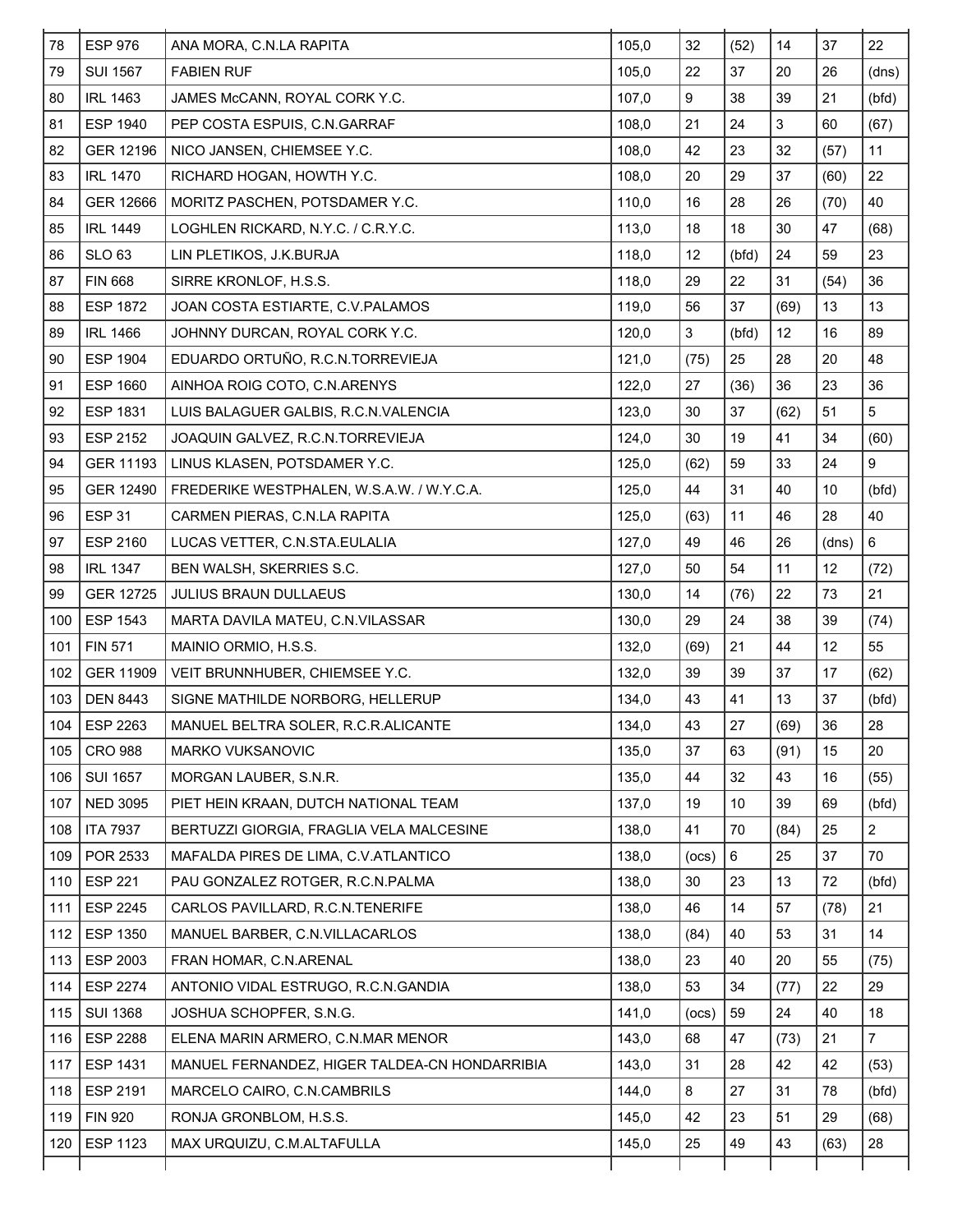| 121 | <b>ESP 1900</b>  | CLARA RONDEAU GOMEZ, C.N.ARENYS                 | 146,0 | 20             | 55    | 31   | 40             | (bfd) |
|-----|------------------|-------------------------------------------------|-------|----------------|-------|------|----------------|-------|
| 122 | <b>SUI 1655</b>  | ROLAZ NICOLAS, S.N.R.                           | 147,0 | 35             | 51    | 59   | $\overline{2}$ | (bfd) |
| 123 | ESP 2093         | ANTONIO LOPEZ MONTOYA, R.C.R.CARTAGENA          | 147,0 | $\mathfrak{S}$ | (bfd) | 5    | 12             | bfd   |
| 124 | ESP 1341         | NACHO DAVILA MATEU, C.N.VILASSAR                | 147,0 | 54             | 51    | 12   | (75)           | 30    |
| 125 | <b>ESP 1882</b>  | MARCOS PLOMER, C.V.P.ANDRATX                    | 147,0 | 47             | 36    | (86) | 14             | 50    |
| 126 | <b>ESP 1835</b>  | LUCIANA BULACIO, C.V.P.ANDRATX                  | 148,0 | 15             | 44    | 18   | (72)           | 71    |
| 127 | GER 12829        | CAROLIN SCHAAFF, VEREIN SEGLERHAUS              | 149,0 | 41             | 51    | (56) | 13             | 44    |
| 128 | ESP 2153         | MARIA TERESA SASTRE, C.N.VILLACARLOS            | 149,0 | (53)           | 33    | 49   | 20             | 47    |
| 129 | <b>ITA 8118</b>  | GUIDO GALLINARO, FRAGLIA VELA RIVA              | 150,0 | (ocs)          | 39    | 18   | 61             | 32    |
| 130 | <b>IRL 1448</b>  | PETER FAGAN, NATIONAL Y.C.                      | 152,0 | (108)          | 25    | 35   | 49             | 43    |
| 131 | <b>ESP 1258</b>  | ERIK BOHMER, R.C.M.DE MALAGA                    | 155,0 | 25             | (89)  | 57   | 49             | 24    |
| 132 | GER 13022        | CATHERINE BARTELHEIMER, S.C.I.A.                | 155,0 | 26             | (61)  | 60   | 30             | 39    |
| 133 | FRA 2391         | ROCHE QUENTIN, Y.C.MAUGUIO CARNON               | 156,0 | 39             | 30    | (67) | 48             | 39    |
| 134 | NED <sub>1</sub> | ANNABELLE WESTERHOF, FRISIA                     | 157,0 | 27             | 33    | 50   | 47             | (81)  |
| 135 | <b>FIN 946</b>   | ELIAS ODRISCHINSKY, E.P.S.                      | 159,0 | (59)           | 55    | 52   | 19             | 33    |
| 136 | <b>ESP 1800</b>  | ELISENDA RAHOLA, C.N.EL BALIS                   | 160,0 | 37             | 63    | (71) | 31             | 29    |
| 137 | <b>IRL 1324</b>  | HEATHER SPAIN, NATIONAL Y.C.                    | 162,0 | 32             | 45    | 21   | 64             | (101) |
| 138 | GER 13013        | JULIA BUSSELBERG, BERLINER SEGLER - VEREIN 1907 | 162,0 | (55)           | 42    | 54   | 33             | 33    |
| 139 | <b>DEN 8355</b>  | ANDREA SCHMIDT, KALOVIG                         | 163,0 | 25             | 36    | 45   | 57             | (66)  |
| 140 | GER 12625        | MARC MUNIER, POTSDAMER Y.C.                     | 165,0 | 23             | 52    | 47   | (55)           | 43    |
| 141 | <b>IRL 1419</b>  | ALIX BUCKLEY, S.S.C.                            | 166,0 | 33             | (bfd) | 51   | 38             | 44    |
| 142 | <b>ESP 518</b>   | MELSION ROSSELLO, C.N.LA RAPITA                 | 167,0 | 38             | 34    | 44   | 51             | (bfd) |
| 143 | FRA 2375         | MARIANI SOLENZA, Y.C.MAUGUIO CARNON             | 168,0 | (ocs)          | 29    | 46   | 61             | 32    |
| 144 | <b>IRL 1453</b>  | ROS MORGAN, SKERRIES S.C.                       | 170,0 | 48             | 28    | 42   | (105)          | 52    |
| 145 | <b>IRL 1433</b>  | RICHARD McGINLEY, ROYAL CORK Y.C.               | 170,0 | 36             | (59)  | 46   | 29             | 59    |
| 146 | <b>EST 180</b>   | MIKAEL RISTMETS, R.O.P.K.                       | 172,0 | (60)           | 57    | 50   | 16             | 49    |
| 147 | <b>ESP 2040</b>  | LUIS AROCA SALOM, C.N.JAVEA                     | 173,0 | (76)           | 52    | 36   | 65             | 20    |
| 148 | <b>DEN 8092</b>  | VALDEMAR FRANDSEN, KETERMINDE S.C.              | 173,0 | 47             | 56    | 41   | (116)          | 29    |
| 149 | <b>SUI 1444</b>  | NICHOLAS DAVIES, C.N.M.                         | 177,0 | 44             | 48    |      | 25             | 60    |
| 150 | <b>ESP 1801</b>  |                                                 |       |                |       | (73) |                |       |
| 151 |                  | IÑIGO BASTERETXEA, R.C.N.PALMA                  | 181,0 | 45             | (62)  | 33   | 41             | 62    |
|     | <b>DEN 8395</b>  | JOSEFINE RINDOM, HORSENS SEJLKLUB               | 181,0 | 38             | 57    | 38   | (62)           | 48    |
| 152 | <b>ESP 2225</b>  | ALEXANDER HOSSBACH PEREZ, R.C.A.R.              | 182,0 | 45             | 50    | 72   | (dns)          | 15    |
| 153 | <b>ESP 1995</b>  | EMILIO MARTINEZ DELGADO, R.C.R.ALICANTE         | 184,0 | (85)           | 56    | 47   | 67             | 14    |
| 154 | ESP 2172         | IVA ELEJABEITIA MORENON, R.C.N.TENERIFE         | 184,0 | 40             | 53    | (61) | 45             | 46    |
| 155 | <b>ESP 1718</b>  | MIGUEL FELIU, C.N.CALA GAMBA                    | 185,0 | 57             | (68)  | 58   | 58             | 12    |
| 156 | <b>ESP 666</b>   | JOSE MARIA WANDOSELL, R.C.N.TORREVIEJA          | 185,0 | (76)           | 71    | 75   | 14             | 25    |
| 157 | <b>SUI 1646</b>  | LIVIO ERNI, SEGELCLUB CHAM SCC                  | 187,0 | 46             | 67    | 22   | (73)           | 52    |
| 158 | <b>FIN 954</b>   | RASMUS SEPPI, E.M.K.                            | 187,0 | (83)           | 35    | 66   | 35             | 51    |
| 159 | <b>ESP 2261</b>  | JULIA MIÑANA DELHOM, C.N.JAVEA                  | 188,0 | 56             | 43    | (79) | 56             | 33    |
| 160 | ESP 8203         | JAVIER AMONDARAIN, HIGER TALDEA-CN HONDARRIBIA  | 190,0 | 47             | 46    | 56   | (80)           | 41    |
| 161 | <b>FIN 918</b>   | JAAKKO VAUHKONEN, H.S.S.                        | 192,0 | (98)           | 61    | 55   | 53             | 23    |
| 162 | <b>SUI 1619</b>  | ARTHUR BAUDET, C.N.M.                           | 192,0 | 32             | 54    | 67   | 39             | (107) |
| 163 | <b>ESP 1430</b>  | JULEN ALDARONDO, HIGER TALDEA-CN HONDARRIBIA    | 193,0 | 17             | 31    | (82) | 68             | 77    |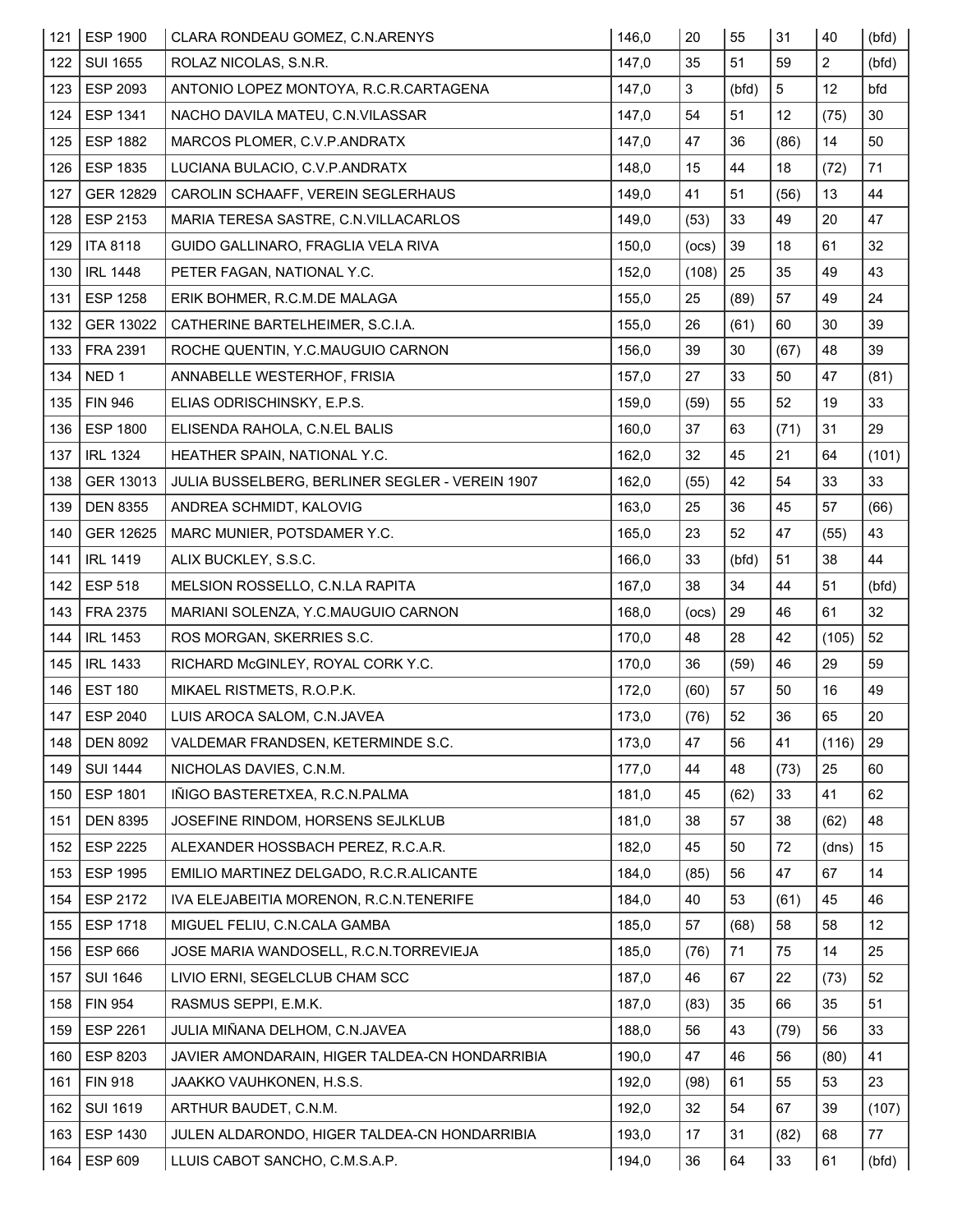| 165 | <b>FRA 2092</b>   | THEO MERIC, C.V.MARSEILLAN                  | 197,0 | 52    | (bfd) | 49    | 42                      | 54    |
|-----|-------------------|---------------------------------------------|-------|-------|-------|-------|-------------------------|-------|
| 166 | <b>GER 12952</b>  | DANIEL GOTTLICH, POTSDAMER Y.C.             | 200,0 | 10    | (bfd) | 19    | 44                      | bfd   |
| 167 | <b>ESP 1996</b>   | GABRIEL RUPEREZ PEREZ, R.C.N.G.CANARIA      | 203,0 | 36    | (bfd) | 83    | 50                      | 34    |
| 168 | <b>ESP 2057</b>   | MARIA MARTINEZ ARTERO, R.C.R.S.DE LA RIBERA | 204,0 | 67    | 49    | (81)  | 60                      | 28    |
| 169 | ESP 1305          | RENE CASCALES, C.N.MAR MENOR                | 204,0 | 73    | 43    | 56    | 32                      | (bfd) |
| 170 | <b>ESP 978</b>    | MARC JULIA, C.N.LA RAPITA                   | 206,0 | 62    | 67    | 58    | (89)                    | 19    |
| 171 | <b>ESP 161</b>    | POL MARSANS BALCELLS, C.N.ARENYS            | 206,0 | 79    | 45    | 58    | (84)                    | 24    |
| 172 | ESP 2165          | YAGO ROMERO, C.N.SANT ANTONI                | 206,0 | 50    | 77    | 53    | 26                      | (79)  |
| 173 | <b>SUI 1447</b>   | CARTIER LUDOVIC, C.N.V.                     | 208,0 | 81    | (104) | 69    | $\overline{\mathbf{4}}$ | 54    |
| 174 | <b>FIN 935</b>    | CARL HASSELBLATT, N.J.K.                    | 209,0 | 74    | 71    | 23    | 41                      | (80)  |
| 175 | <b>ESP 756</b>    | SION LLABRES, C.M.S.A.P.                    | 209,0 | 58    | 45    | 37    | (75)                    | 69    |
| 176 | <b>SUI 1394</b>   | ROL GUILLAUME, S.N.G.                       | 211,0 | 70    | 62    | 27    | 52                      | (bfd) |
| 177 | <b>ESP 17</b>     | TONI DARDER, C.N.ARENAL                     | 212,0 | 74    | 41    | 66    | (84)                    | 31    |
| 178 | <b>ESP 291</b>    | ISET SEGURA SANTAEULARIA, C.N.ARENYS DE MAR | 212,0 | 70    | 44    | (bfd) | 67                      | 31    |
| 179 | <b>IRL 1413</b>   | CLARE GORMAN, NATIONAL Y.C.                 | 213,0 | 48    | 47    | 52    | 66                      | (bfd) |
| 180 | <b>FIN 883</b>    | VAIJE MAAN, H.S.S.                          | 215,0 | 23    | 78    | 87    | (97)                    | 27    |
| 181 | <b>IRL 1444</b>   | GEMMA McDOWELL, MALAHIDE Y.C.               | 215,0 | 40    | 42    | 54    | 79                      | (99)  |
| 182 | <b>ITA 7975</b>   | FORELLI ARIANNA, FRAGLIA VELA MALCESINE     | 216,0 | (86)  | 38    | 65    | 77                      | 36    |
| 183 | <b>ESP 2055</b>   | LLUISA CATALA, C.M.S.A.P.                   | 218,0 | 77    | 82    | (106) | 43                      | 16    |
| 184 | <b>SUI 1461</b>   | GAUTHIER VERHULST, C.N.PULLY                | 218,0 | (81)  | 46    | 50    | 51                      | 71    |
| 185 | <b>FRA 1974</b>   | TIM CARPENTIER, C.V.MARSEILLAN              | 219,0 | 54    | (dns) | dns   | 30                      | 8     |
| 186 | <b>IRL 1458</b>   | RONAN WALSH, R.C.Y.C.                       | 219,0 | 57    | 44    | 30    | (93)                    | 88    |
| 187 | <b>ESP 136</b>    | THEO SEBASTIEN, C.M.MOLINAR                 | 221,0 | 34    | 53    | 65    | (77)                    | 69    |
| 188 | <b>ESP 1285</b>   | CARLOS DE MAQUA XALABARDER, C.N.ARENYS      | 221,0 | 49    | 38    | (79)  | 66                      | 68    |
| 189 | <b>ESP 1656</b>   | MARIO ROSELLO PARRILLA, C.N.SANT ANTONI     | 223,0 | 80    | (81)  | 57    | 35                      | 51    |
| 190 | ESP 634           | VALENTINA MENESCAL, C.N.VILASSAR            | 223,0 | 50    | 70    | 59    | (105)                   | 44    |
| 191 | ESP <sub>27</sub> | JOSE A.MACIAS SANCHEZ. C.N.EL TROCADERO     | 223,0 | 51    | (85)  | 45    | 62                      | 65    |
| 192 | <b>ESP 979</b>    | FRANCISCO COMAS, C.N.LA RAPITA              | 226,0 | 82    | 66    | 43    | (88)                    | 35    |
| 193 | <b>ESP 1028</b>   | MARTINA URQUIZU, C.M.ALTAFULLA              | 226,0 | 41    | 42    | 61    | 82                      | (bfd) |
| 194 | <b>SUI 1448</b>   | TETAZ LEO, C.N.P.                           | 228,0 | 43    | 74    | 32    | 79                      | (dns) |
| 195 | <b>ESP 1806</b>   | AINA BET LLAMBIAS, C.N.ARENAL               | 230,0 | 48    | 67    | 42    | 73                      | (95)  |
| 196 | <b>IRL 1450</b>   | DANIEL HOPKINS, HOWTH Y.C.                  | 231,0 | 29    | (73)  | 68    | 71                      | 63    |
| 197 | <b>ESP 2186</b>   | JOANES PEÑA, R.C.N.S.SEBASTIAN              | 231,0 | 33    | 83    | 81    | (92)                    | 34    |
| 198 | ESP 2156          | CLARA LLABRES SOCIES, C.M.S.A.P.            | 231,0 | 52    | 58    | (79)  | 66                      | 55    |
| 199 | <b>ESP 127</b>    | JACK BARRY, C.N.SANT ANTONI                 | 232,0 | 90    | (91)  | 89    | 36                      | 17    |
| 200 | <b>SUI 1606</b>   | FISCHER AURELIA, S.V.T.                     | 232,0 | 39    | 56    | 63    | 74                      | (87)  |
| 201 | <b>DEN 8356</b>   | JOHANNE SCHMIDT, KALOVIG                    | 233,0 | 63    | (bfd) | 34    | 44                      | 92    |
| 202 | ESP 2031          | JAVIER GONZALEZ ROTGER, R.C.N.PALMA         | 233,0 | 74    | 73    | 47    | (99)                    | 39    |
| 203 | <b>ESP 1107</b>   | ANDRES PALOU RUIZ, C.N.MAR MENOR            | 234,0 | (92)  | 75    | 80    | 53                      | 26    |
| 204 | <b>ITA 7621</b>   | MATTHIAS MENIS, S.V.B.G.                    | 234,0 | (102) | 74    | 63    | 65                      | 32    |
| 205 | <b>SUI 1586</b>   | FELIX BAUDET, C.N.M.                        | 237,0 | (ocs) | 57    | 99    | 34                      | 47    |
| 206 | <b>ESP 1515</b>   | VICTOR SIMO BAEZA, C.M.ALTAFULLA            | 239,0 | 53    | 55    | 65    | (92)                    | 66    |
| 207 | GER 12439         | CHARLOTTE MAASS, DUISBURGER Y.C.            | 240,0 | (88)  | 48    | 77    | 44                      | 71    |
|     |                   |                                             |       |       |       |       |                         |       |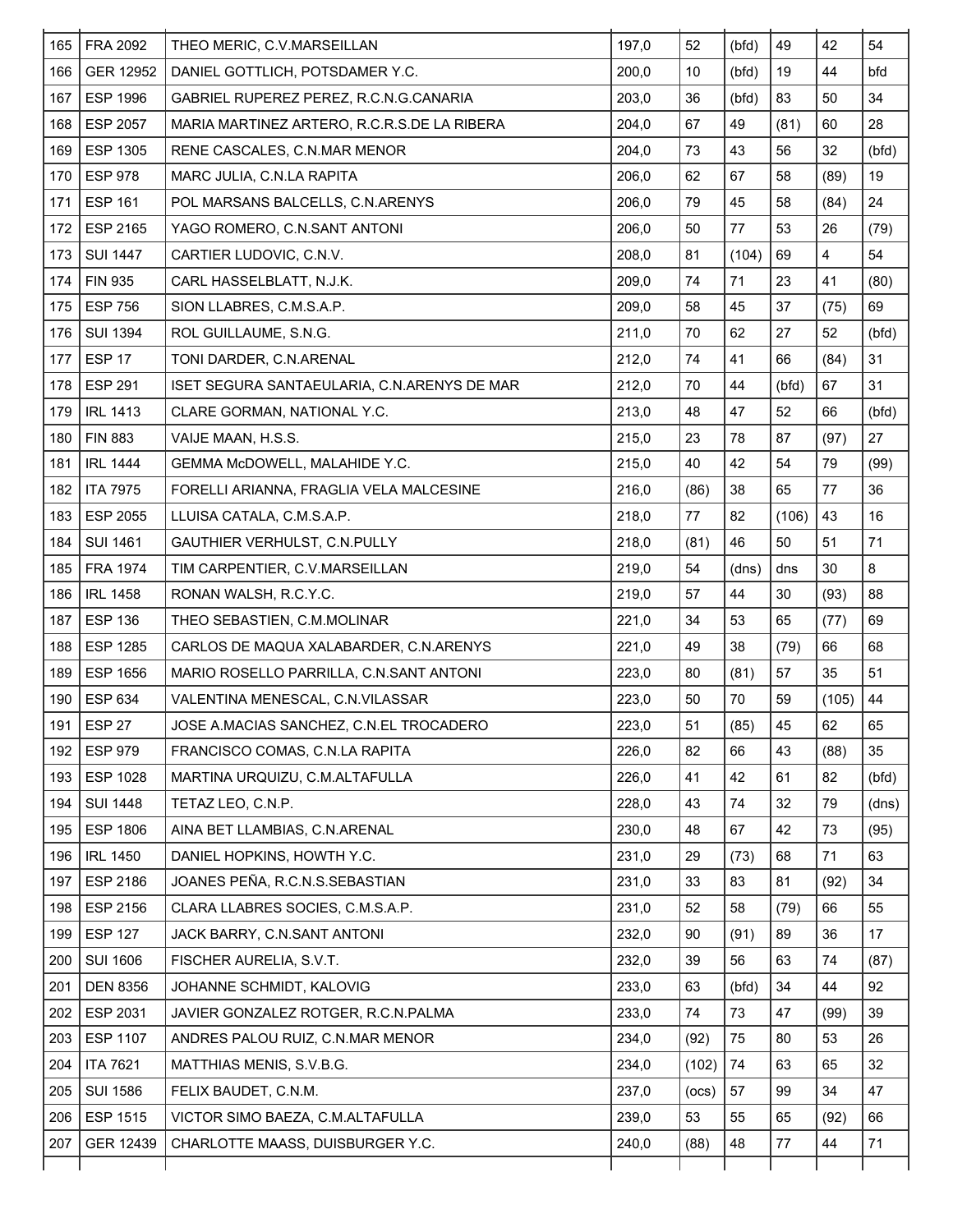| 208 | <b>NED 3090</b>  | MANON VAN DIJK, O.C.N.                         | 240,0 | 60    | (97)  | 68    | 54    | 58    |
|-----|------------------|------------------------------------------------|-------|-------|-------|-------|-------|-------|
| 209 | <b>SUI 1637</b>  | ELISABETH MARGUERITE BOS, C.N.PULLY            | 242,0 | 79    | 62    | 48    | 53    | (86)  |
| 210 | <b>ESP 1678</b>  | NANDO SEBASTIAN LOPEZ, C.N.CIUTADELLA          | 243,0 | 75    | 86    | 70    | (107) | 12    |
| 211 | <b>ESP 1497</b>  | LUIS PASQUAL DE RIQUELME, R.C.R.S.DE LA RIBERA | 243,0 | 64    | 78    | 71    | (107) | 30    |
| 212 | <b>ESP 624</b>   | ANDREU JAUME, C.V.P.ANDRATX                    | 243,0 | 60    | (bfd) | 87    | 55    | 41    |
| 213 | GER 13110        | SILAS MUHLE, HAMBURGER SEGEL C.                | 243,0 | 89    | (93)  | 67    | 45    | 42    |
| 214 | <b>IRL 1462</b>  | SARAH LEVIE, LDYC / KYC                        | 243,0 | 65    | 81    | 54    | (83)  | 43    |
| 215 | <b>SUI 1603</b>  | MARTINA MUELLER, Y.C.H.                        | 244,0 | 86    | 50    | (105) | 36    | 72    |
| 216 | <b>ESP 2248</b>  | JAVIER BARRERA CURSACH, C.N.CIUTADELLA         | 246,0 | 33    | 94    | (108) | 94    | 25    |
| 217 | <b>SUI 1571</b>  | WALLENBERG MAX, S.N.G.                         | 246,0 | 72    | 74    | (96)  | 26    | 74    |
| 218 | <b>IRL 1291</b>  | AMY CARROLL, KINSALE                           | 247,0 | 40    | 50    | 81    | 76    | (bfd) |
| 219 | <b>ESP 1994</b>  | BARBARA ENSENYAT, C.N.ARENAL                   | 248,0 | 57    | (bfd) | 26    | 38    | bfd   |
| 220 | ESP 2056         | PAULA TORRES, C.M.S.A.P.                       | 248,0 | 61    | 88    | 70    | 29    | (90)  |
| 221 | ESP 1403         | ANA FERRAGUT, C.V.P.ANDRATX                    | 250,0 | 58    | (99)  | 73    | 41    | 78    |
| 222 | <b>SUI 1595</b>  | ACHILLE CASCO, S.C.C.                          | 252,0 | 72    | 69    | (105) | 58    | 53    |
| 223 | <b>ESP 1916</b>  | NACHO GARCIA CANET, C.N.SANT ANTONI            | 257,0 | (91)  | 89    | 85    | 48    | 35    |
| 224 | <b>ESP 898</b>   | REBECA RODRIGUEZ GAMBIN, R.C.N.TENERIFE        | 257,0 | 81    | 58    | 64    | 54    | (92)  |
| 225 | ITA <sub>3</sub> | NICOLAS STARC, S.V.B.G.                        | 259,0 | 56    | (82)  | 62    | 68    | 73    |
| 226 | <b>SUI 1402</b>  | GEISSBUEHLER FLORIAN, S.C.M.                   | 260,0 | 66    | 68    | 63    | 63    | (bfd) |
| 227 | ESP 2159         | PATRICK JUAN JUAN, C.N.STA.EULALIA             | 261,0 | 71    | 60    | 68    | 62    | (bfd) |
| 228 | <b>ESP 1438</b>  | MIKEL PEÑA, HIGER TALDEA-CN HONDARRIBIA        | 265,0 | 66    | 10    | 80    | 109   | (bfd) |
| 229 | <b>ESP 2054</b>  | ADOLFO VILLALON, R.C.M.DE MALAGA               | 265,0 | (89)  | 69    | 66    | 85    | 45    |
| 230 | <b>DEN 8209</b>  | KRISTIAN LECKBAND SCHWENNESEN, KBL DENMARK     | 268,0 | 82    | (88)  | 60    | 80    | 46    |
| 231 | <b>GER 13227</b> | FABIAN COLLIGNON, W.S.A.W.                     | 270,0 | 77    | 91    | (92)  | 43    | 59    |
| 232 | <b>SUI 1638</b>  | MARNIX QUIRIJN BOS, C.N.PULLY                  | 272,0 | 46    | 72    | 82    | 72    | (84)  |
| 233 | <b>ESP 1844</b>  | JOSE MANUEL RUIZ IBAÑEZ, C.R.M.M.              | 273,0 | 52    | 71    | 48    | 102   | (bfd) |
| 234 | <b>SUI 1550</b>  | JANNIK BRUNNER, S.C.S.                         | 273,0 | 61    | 60    | 76    | (85)  | 76    |
| 235 | ESP 1911         | LLUC PEREZ CARDELUS, C.N.ARENYS DE MAR         | 274,0 | 49    | 58    | 40    | (dsq) | bfd   |
| 236 | <b>ESP 1862</b>  | JUSTO MARTINEZ, C.N.ARENAL                     | 274,0 | 63    | (98)  | 94    | 68    | 49    |
| 237 | GER 12878        | SVEN SCHNEIDER, W.S.A.W. / W.S.F.I             | 274,0 | (79)  | 49    | 70    | 76    | 79    |
| 238 | <b>ESP 1232</b>  | ROMAN FABRE FERRER, R.C.N.PALMA                | 275,0 | 71    | (96)  | 64    | 83    | 57    |
| 239 | <b>FRA 1734</b>  | YERAY, HIGER TALDEA - CMHT HENDAYE             | 279,0 | 93    | 68    | 41    | 77    | (dns) |
| 240 | <b>ESP 2243</b>  | MARC TELLO PONS, C.N.EL BALIS                  | 281,0 | 97    | (bfd) | 59    | 45    | 80    |
| 241 | <b>ESP 1991</b>  | MARIOLA GARCIA CAÑADA, R.C.R.ALICANTE          | 282,0 | 109   | (bfd) | 107   | 9     | 57    |
| 242 | GER 13122        | DANIELA BARTELHEIMER, S.C.I.A.                 | 283,0 | 75    | 107   | (109) | 64    | 37    |
| 243 | <b>ESP 1203</b>  | JUANITO CALAFELL, C.V.P.ANDRATX                | 283,0 | 66    | 77    | 77    | 63    | (bfd) |
| 244 | <b>ITA 7977</b>  | BEGONZINI GAIA, FRAGLIA VELA MALCESINE         | 286,0 | 82    | (bfd) | 108   | 31    | 65    |
| 245 | <b>ESP 1784</b>  | TONI BALTASAR, C.N.LA RAPITA                   | 286,0 | 73    | 48    | 84    | (dns) | 81    |
| 246 | ESP 1739         | LAURA MUÑOZ LLOPIS, R.C.N.VALENCIA             | 286,0 | (dns) | 79    | 64    | 87    | 56    |
| 247 | <b>CAN 1477</b>  | CONRAD KONITZER, C.N.ARENAL                    | 288,0 | 100   | 39    | 51    | 98    | (bfd) |
| 248 | FRA 2358         | PEREZ ARTHUR, Y.C.MAUGUIO CARNON               | 288,0 | 70    | (88)  | 72    | 82    | 64    |
| 249 | <b>SUI 1442</b>  | MATTEO BABIN, C.N.M.                           | 289,0 | 101   | 65    | 88    | (102) | 35    |
| 250 | <b>SUI 1523</b>  | ANNIKA PELLEGRINI, S.C.S.                      | 290,0 | 88    | 41    | 62    | 99    | (bfd) |
| 251 | <b>ESP 1146</b>  | PAU JORDAN OLIVERAS, C.N.EL MASNOU             | 290,0 | (ocs) | 54    | 74    | 98    | 64    |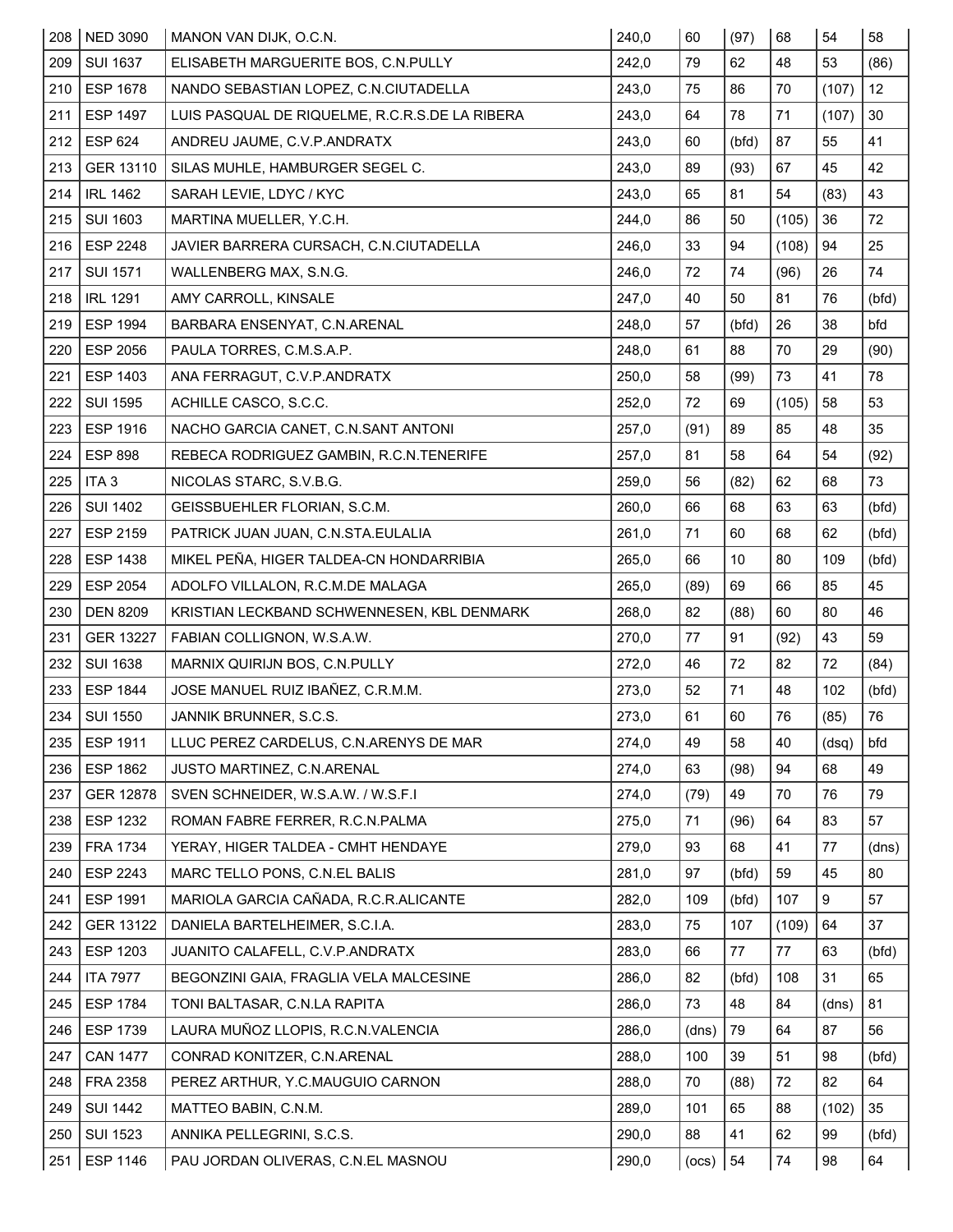| 252 | <b>ESP 770</b>   | FERRAN SANCHEZ LLADO, C.M.MAHON           | 297,0 | 68    | 93    | 75     | (98)  | 61    |
|-----|------------------|-------------------------------------------|-------|-------|-------|--------|-------|-------|
| 253 | <b>SUI 1511</b>  | JOEL MAYOR, S.N.N.Y.                      | 299,0 | 78    | (96)  | 74     | 57    | 90    |
| 254 | <b>GER 12796</b> | DITTRICH, W.S.A.W.                        | 299,0 | 83    | 60    | 74     | 82    | (bfd) |
| 255 | ESP 1511         | JUAN MANUEL MARTINEZ, C.M.ALTAFULLA       | 301,0 | (99)  | 92    | 78     | 86    | 45    |
| 256 | <b>IRL 1467</b>  | EMMA PARKER, SKERRIES S.C.                | 301,0 | 83    | 90    | 53     | 75    | (94)  |
| 257 | <b>ROU 7000</b>  | PETRU NEAGU, ELECTRICA BUCHAREST          | 302,0 | 77    | (bfd) | bfd    | 40    | 58    |
| 258 | <b>ESP 170</b>   | ANA BALTASAR, C.N.LA RAPITA               | 302,0 | 80    | 75    | 60     | (dns) | 87    |
| 259 | <b>ESP 1988</b>  | JUAN DE BEJAR GARCIA, R.C.R.ALICANTE      | 303,0 | 94    | 76    | (103)  | 83    | 50    |
| 260 | <b>ESP 160</b>   | MIKEL MONTE, R.C.N.S.SEBASTIAN            | 304,0 | 87    | 86    | 89     | (115) | 42    |
| 261 | <b>ESP 1020</b>  | ALEJANDRO HERNANDEZ ROJAS, C.N.JAVEA      | 305,0 | 88    | 80    | 91     | (112) | 46    |
| 262 | <b>ESP 1799</b>  | IKER BENGOETXEA GRAU, C.M.TORREDEMBARRA   | 306,0 | 91    | 109   | (dns)  | 50    | 56    |
| 263 | <b>ESP 911</b>   | XISCO ESCANDELL, C.N.ARENAL               | 307,0 | (ocs) | 79    | 93     | 88    | 47    |
| 264 | <b>ESP 1840</b>  | MIGUEL AMENGUAL, C.M.MOLINAR              | 307,0 | 67    | (102) | 89     | 89    | 62    |
| 265 | <b>ESP 498</b>   | JOSEP COLOM, C.N.ARENAL                   | 307,0 | 85    | 69    | (100)  | 87    | 66    |
| 266 | <b>ESP 1827</b>  | ARNAU GELPI, C.N.EL BALIS                 | 308,0 | (100) | 100   | 90     | 80    | 38    |
| 267 | <b>ESP 401</b>   | MARC GUILLAMET, C.N.ARENYS DE MAR         | 309,0 | 59    | 79    | 85     | (106) | 86    |
| 268 | ESP <sub>1</sub> | LUIS IRISARRI GALERA, R.C.N.PALMA         | 311,0 | (101) | 82    | 82     | 97    | 50    |
| 269 | <b>ESP 835</b>   | MARTA BAUDET LEON, R.C.N.TENERIFE         | 311,0 | 65    | 65    | 95     | 86    | (bfd) |
| 270 | ESP 1963         | LLUC REVERTE INGLES, C.M.TORREDEMBARRA    | 314,0 | 102   | 85    | 78     | (114) | 49    |
| 271 | ZZZ 1718         | ALVARO ZURITA GASCO, C.N.JAVEA            | 314,0 | 64    | 65    | (dns)  | 100   | 85    |
| 272 | <b>ESP 828</b>   | ION OLAVE, R.C.N.S.SEBASTIAN              | 314,0 | 76    | 78    | 90     | (112) | 70    |
| 273 | <b>FIN 519</b>   | BEA STELANDER, H.S.S.                     | 315,0 | 84    | 34    | (dns)  | 70    | bfd   |
| 274 | ESP 2124         | VICENTE CATALA PEREZ, C.N.JAVEA           | 315,0 | 78    | 90    | 91     | (96)  | 56    |
| 275 | FRA 2341         | LEA CARPENTIER, C.V.MARSEILLAN            | 315,0 | 58    | (bfd) | 93     | 103   | 61    |
| 276 | <b>SUI 1577</b>  | ALICE MARIANI, C.N.M.                     | 316,0 | 62    | 86    | 75     | 93    | (112) |
| 277 | <b>ESP 1740</b>  | MIQUEL FERNANDEZ, C.N.ARENAL              | 316,0 | 68    | (106) | 84     | 76    | 88    |
| 278 | GER 13222        | M.S.K.MOHR, P.W.V.                        | 316,0 | (87)  | 83    | $80\,$ | 69    | 84    |
| 279 | ESP 2141         | JAIME FRAMIS, R.C.N.S.SEBASTIAN           | 318,0 | 96    | 93    | (97)   | 78    | 51    |
| 280 | <b>ITA 7502</b>  | STEFANIA PADOAN, Y.C.ADRIACO              | 320,0 | 107   | 97    | 88     | 28    | (bfd) |
| 281 | ESP 1212         | NURIA GARCIA PECHARROMAN, C.N.JAVEA       | 320,0 | (dns) | 64    | 97     | 59    | 100   |
| 282 | <b>ESP 1274</b>  | NICOLAS RUIZ MARI, C.N.SANT ANTONI        | 322,0 | 65    | 80    | (bfd)  | 84    | 93    |
| 283 | GER 12886        | JAN LUCAS HENSEL, OSTE Y.C.               | 323,0 | 59    | 95    | 87     | (106) | 82    |
| 284 | <b>ESP 1659</b>  | TAI VINNIE, C.N.CIUTADELLA                | 325,0 | (110) | 109   | 97     | 65    | 54    |
| 285 | <b>ESP 1887</b>  | NACHO BENITEZ CHICOTE, C.N.EL BALIS       | 325,0 | (dns) | 70    | 103    | 56    | 96    |
| 286 | <b>SUI 1467</b>  | GREGOIRE PEVERELLI, S.N.G.                | 326,0 | (91)  | 84    | 71     | 91    | 80    |
| 287 | ESP 2260         | NACHO MIÑANA DELHOM, C.N.JAVEA            | 326,0 | (dns) | 85    | 85     | 81    | 75    |
| 288 | <b>ESP 982</b>   | DIEGO DE BENITO, C.N.CALA GAMBA           | 327,0 | 102   | 101   | 105    | (dns) | 19    |
| 289 | ESP 1135         | SEAN STARKEY, C.N.V.                      | 327,0 | (dns) | 91    | 104    | 46    | 86    |
| 290 | ESP 1439         | MIKEL FERRER, HIGER TALDEA-CN HONDARRIBIA | 328,0 | 84    | (bfd) | 78     | 88    | 78    |
| 291 | <b>IRL 1451</b>  | PATRICK COYLE, NATIONAL Y.C.              | 329,0 | 35    | 66    | (bfd)  | 101   | bfd   |
| 292 | <b>DEN 8441</b>  | SIGRID K.FRANDSEN, KETERMINDE S.C.        | 329,0 | (104) | 66    | 61     | 99    | 103   |
| 293 | ESP 1404         | MARIA ANTONIA MOREY, C.V.P.ANDRATX        | 331,0 | 111   | (112) | 99     | 52    | 69    |
| 294 | <b>ESP 704</b>   | BIEL LLADO, C.N.LA RAPITA                 | 331,0 | 95    | 72    | 99     | (dns) | 65    |
|     |                  |                                           |       |       |       |        |       |       |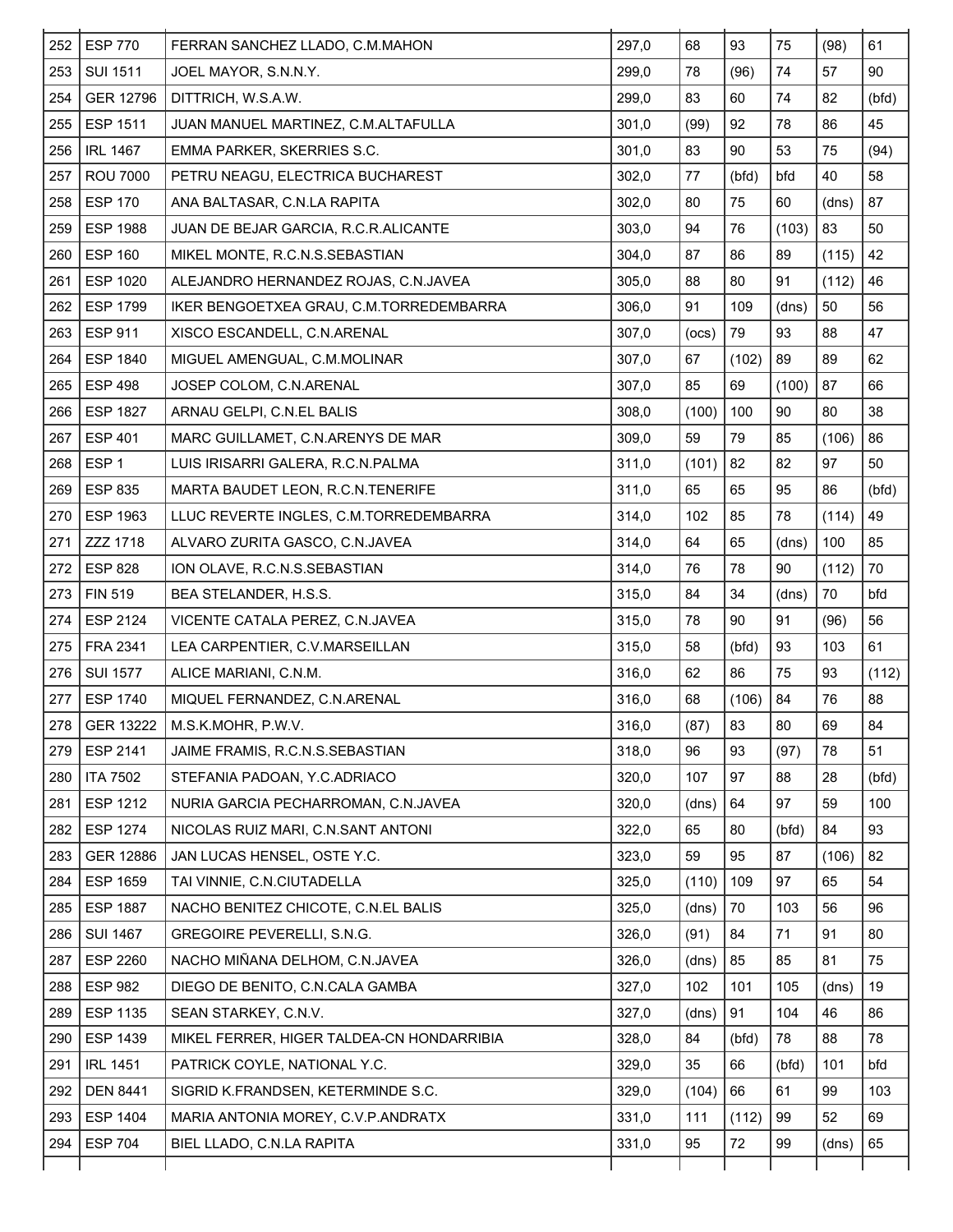| 295 | <b>SUI 1601</b>  | OLIVIA BJORK-ANASTASSOV, C.N.VERSOIX             | 333,0 | 100   | 87    | 55    | (108) | $\vert$ 91 |
|-----|------------------|--------------------------------------------------|-------|-------|-------|-------|-------|------------|
| 296 | <b>ESP 2281</b>  | NICOLAS MATIAS CORBO, C.N.SANT ANTONI            | 334,0 | 73    | (110) | 109   | 69    | 83         |
| 297 | <b>ESP 2256</b>  | JULIO GONZALEZ BAS, C.R.M.M.                     | 335,0 | 64    | 101   | (115) | 96    | 74         |
| 298 | ESP 2182         | MARIA DE ARAMBURU, R.C.N.S.SEBASTIAN             | 338,0 | 71    | 84    | 76    | 107   | (108)      |
| 299 | <b>ITA 33</b>    | FILIPPO SAFRET, S.V.B.G.                         | 339,0 | 94    | 80    | 55    | 110   | (bfd)      |
| 300 | <b>SUI 1530</b>  | ROSINE BAUDET, C.N.M.                            | 340,0 | 85    | 106   | 103   | 46    | (bfd)      |
| 301 | <b>ESP 1296</b>  | XAVIER MARTINEZ PIQUE, C.N.VILASSAR              | 342,0 | 78    | 64    | 102   | (118) | 98         |
| 302 | <b>ESP 1437</b>  | IKER MALLES, HIGER TALDEA-CN HONDARRIBIA         | 344,0 | 69    | (103) | 90    | 101   | 84         |
| 303 | <b>ESP 1436</b>  | GUILLERMO PEREZ, HIGER TALDEA-CN HONDARRIBIA     | 345,0 | 67    | 76    | 96    | (111) | 106        |
| 304 | ESP 2195         | PABLO RUIZ, C.M.S.A.P.                           | 346,0 | (108) | 95    | 104   | 90    | 57         |
| 305 | <b>ESP 2227</b>  | FRANCISCO SILVELA LANDIN, R.C.A.R.               | 347,0 | (95)  | 73    | 94    | 87    | 93         |
| 306 | <b>DEN 8410</b>  | KLARA E.FOSSUM, KETERMINDE S.C.                  | 348,0 | 90    | 63    | 93    | (105) | 102        |
| 307 | <b>ESP 1959</b>  | GIORGIO BALBO, C.V.P.ANDRATX                     | 349,0 | 55    | 75    | (dns) | 92    | dns        |
| 308 | <b>ESP 1286</b>  | CARMEN MARTINEZ ARTERO, R.C.R.S.DE LA RIBERA     | 349,0 | (dns) | 99    | 100   | 90    | 60         |
| 309 | <b>ESP 753</b>   | MARC OBRADOR, C.V.P.ANDRATX                      | 350,0 | 99    | (110) | 76    | 100   | 75         |
| 310 | <b>ESP 1562</b>  | LLORENÇ BOVER, C.V.P.ANDRATX                     | 353,0 | (112) | 102   | 107   | 67    | 77         |
| 311 | <b>ESP 971</b>   | GERARD JOSE OCHOA, C.N.ARENYS DE MAR             | 353,0 | 96    | 87    | 92    | (110) | 78         |
| 312 | <b>ESP 81</b>    | GAIZKA LORA, R.C.N.S.SEBASTIAN                   | 355,0 | 89    | 89    | 94    | (104) | 83         |
| 313 | <b>ESP 1725</b>  | MARC CANO SOSTRE, C.N.VILASSAR                   | 356,0 | 95    | (98)  | 88    | 85    | 88         |
| 314 | ESP 1433         | BORJA URKOLA, HIGER TALDEA-CN HONDARRIBIA        | 359,0 | (ocs) | 81    | 72    | 79    | dns        |
| 315 | <b>ESP 667</b>   | IÑIGO ECHEVERRIA, R.C.N.S.SEBASTIAN              | 359,0 | 87    | 72    | 95    | (117) | 105        |
| 316 | <b>ESP 2194</b>  | CARLOTA QUETGLAS, C.M.S.A.P.                     | 364,0 | 96    | (bfd) | 100   | 95    | 73         |
| 317 | <b>ESP 622</b>   | ANTONI MONERRIS MIR, C.N.ESTANYOL                | 364,0 | 92    | 105   | 86    | (108) | 81         |
| 318 | ESP 2101         | ELENA MESTRES GOÑALONS, C.N.VILLACARLOS          | 366,0 | 103   | 77    | 86    | 100   | (104)      |
| 319 | ESP <sub>7</sub> | FRANCESCO CASAS, C.M.S.A.P.                      | 367,0 | 93    | (dns) | 83    | 64    | bfd        |
| 320 | <b>ESP 1181</b>  | IGNACIO NAVIERA, R.C.M.DE MALAGA                 | 367,0 | 72    | 87    | 96    | 112   | (bfd)      |
| 321 | ESP 2063         | RAFAEL FERRER, C.V.P.ANDRATX                     | 370,0 | (dns) | dns   | dns   | 71    | 45         |
| 322 | <b>SUI 1608</b>  | SOLENE MARIANI, C.N.M.                           | 373,0 | 86    | 100   | 83    | 104   | (bfd)      |
| 323 | <b>ESP 1885</b>  | JAVIER VILARIÑO, C.N.ARENAL                      | 373,0 | 92    | 92    | 92    | (102) | 97         |
| 324 | <b>ESP 720</b>   | YAGO MAÑE UBALDE, C.N.EL BALIS                   | 374,0 | 103   | 83    | 98    | (113) | 90         |
| 325 | <b>ESP 214</b>   | CATHERINA HAVENGA MAMANI, R.C.N.PALMA            | 381,0 | 106   | (108) | 101   | 95    | 79         |
| 326 | ESP 96           | ANTONIA CERDA, C.V.P.ANDRATX                     | 382,0 | 98    | 101   | (114) | 106   | 77         |
| 327 | <b>ESP 452</b>   | ALVARO PEREZ SAEZ, R.C.A.R.                      | 385,0 | 106   | (bfd) | 117   | 95    | 67         |
| 328 | <b>ESP 1617</b>  | MERCE MERCER, C.N.ARENAL                         | 387,0 | (dns) | dns   | dns   | 91    | 42         |
| 329 | FRA 1736         | JAVIER AYARZA GOMEZ, HIGER TALDEA - CMHT HENDAYE | 388,0 | (dns) | dns   | 40    | 94    | dns        |
| 330 | <b>DEN 8029</b>  | MELISSA NIELSBY, KOLE VIG                        | 389,0 | 109   | (bfd) | 106   | 47    | bfd        |
| 331 | <b>ESP 1628</b>  | AINA ROTGER, R.C.N.P.POLLENSA                    | 389,0 | 97    | (105) | 101   | 104   | 87         |
| 332 | <b>ESP 1945</b>  | BLANCA FORTEZA, C.N.CALA GAMBA                   | 389,0 | 99    | 103   | 98    | (111) | 89         |
| 333 | <b>ESP 188</b>   | IGNASI TORRANDELL, C.N.ARENAL                    | 390,0 | 107   | 108   | (109) | 86    | 89         |
| 334 | <b>DEN 8436</b>  | MARIE PRAEST, KALOVIG                            | 393,0 | 105   | 107   | 111   | 70    | (bfd)      |
| 335 | <b>ESP 116</b>   | ALEX MARSANS BALCELLS, C.N.ARENYS                | 393,0 | 80    | (dns) | dns   | 110   | 76         |
| 336 | <b>ESP 125</b>   | SOFIA BOHMER, R.C.M.DE MALAGA                    | 393,0 | (114) | 96    | 108   | 94    | 95         |
| 337 | ESP 2014         | MARIONA RAHOLA, C.N.EL BALIS                     | 394,0 | 107   | 94    | 104   | 89    | (bfd)      |
| 338 | <b>ESP 95</b>    | MIGUEL NAVAS, R.C.M.DE MALAGA                    | 398,0 | 97    | 90    | 95    | 116   | (bfd)      |